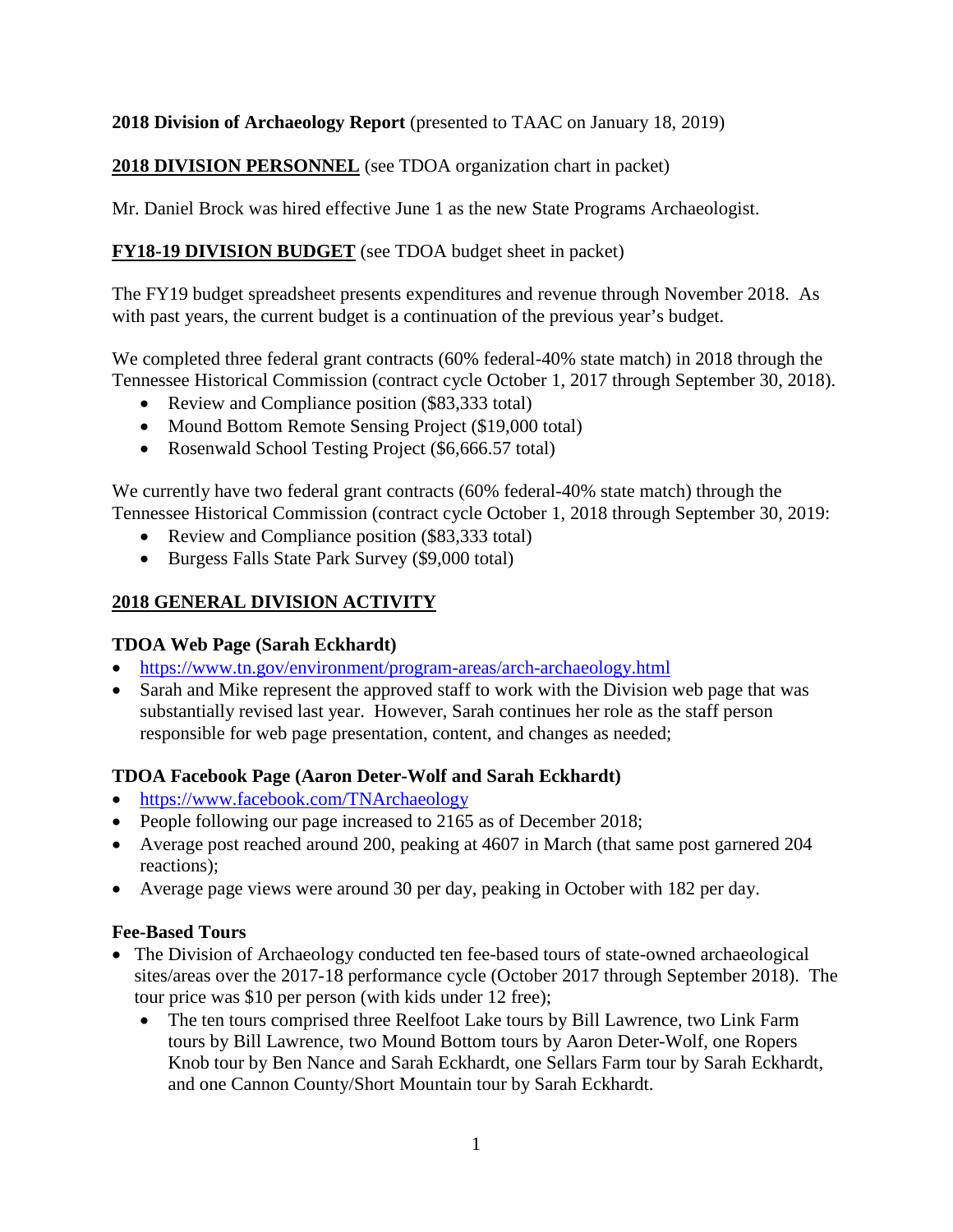### **Site File and Record Digitization (Aaron Deter-Wolf and Sarah Eckhardt)**

- Aaron and Sarah continue to digitize site information files and other records to support the TDEC strategic goal for digitization and e-services;
	- these scanning tasks comprise a work outcome in their job performance plans;
	- Counties completed in 2018 include the remainder of Davison through Dyer;
	- Completed digitization of TDOA audio cassette tapes.

## **Site Files (Paige Silcox and Satin Platt)**

- 343 new sites were added to the site files;
- Total statewide database of 26,665 sites, and 1232 survey areas;
- 1338 site forms added to Division digital files;
- ~200 survey reports added to statewide report database;
- 455 reports added to Division digital files;
- 915 responses to external customer inquiries by email/phone;
- $\bullet$  ~250 responses to external customer office visits;
- Steps continued toward electronic services improvements for Site File customers;
	- Continued project to convert site reporting process to web-based submission and automated database entry and site form production processes,
		- Project nearly complete but recent STS problems need to be resolved;
		- Wrote User Manual for Online Site Submission
	- Set up and trained on FileNet.
	- Attended TDEC GIS User Group meetings,
	- Attended TnGIC regional forum,
	- Attended ESRI training classes for using ArcGIS Pro,
	- Coordinated w TVA to discuss digitizing archived records,
	- Coordinated limited data sharing with NRCS, COE, Metro Planning, TDOT.

# **Federal Programs/SHPO (Jennifer Barnett)**

- Reviewed 958 formal review response;
- Reviewed 218 reports (includes drafts and finals);
- Continued consultation with the Advisory Council for Historic Preservation, the United States Forest Service, and federally recognized tribes to address the adverse effect (significant damage) to a portion of the Trail of Tears in Monroe County;

# **State Programs (Dan Brock)**

- Reviewed 455 state projects;
	- This total includes reviews for NRCS state projects conducted as a courtesy to help alleviate an extensive backlog created by NRCS staff retirements;
- 108 permits issued for archaeological work on state lands;
- 11 artifact and collection transfers;
- 15 site visits.
- Constructing revised collections management database.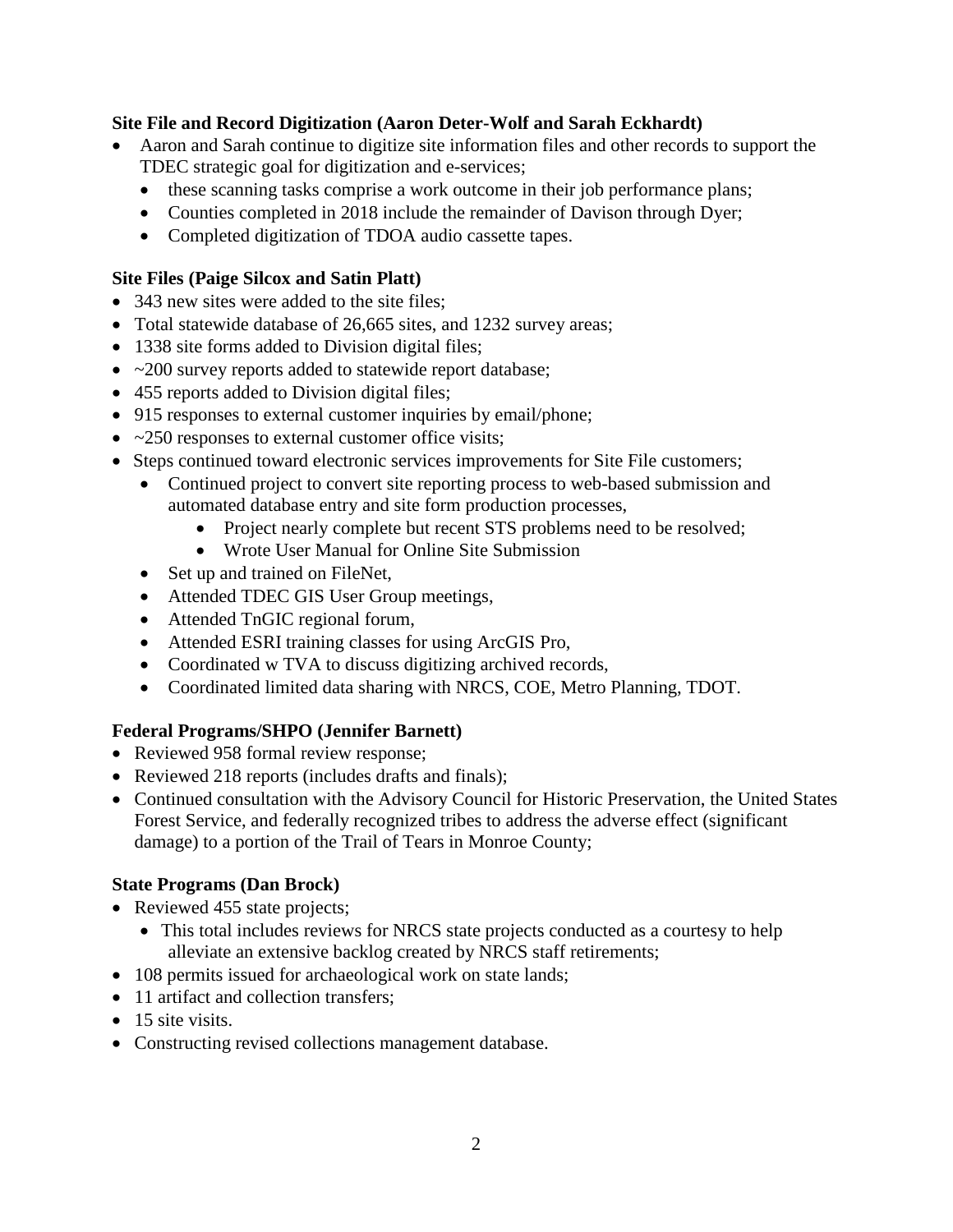#### **Historic Cemetery Assistance (Ben Nance)**

- The Division continues to serve as the default contact for historic cemetery information from the general public, although this responsibility falls outside our legislated mandate;
- Responded to 57 requests for information and technical assistance.

#### **State Parks Assistance (Bill Lawrence)**

• Provided technical assistance to 16 park projects;

#### **Public Archaeology and Outreach**

• Division personnel continued to maintain a presence in the public arena despite limited budget and staff time.

#### *Aaron Deter-Wolf*

- Authored two blog posts for TCPA "30 Days of Tennessee Archaeology";
- Assisted with revision of Tennessee Social Studies curriculum on Tennessee prehistory;
- Coordinator of Mound Bottom Facebook page;
- Provided public lectures to various education and civic/historical organizations including Lockeland Elementary, Cumberland Compact, Warner Parks, and Safe house Tattoo;
- Provided invited lectures at Northern Kentucky University, Florida State University, and the San Juan Basin Archaeological Society;
- Provided media interviews for American Archaeology magazine, Wisconsin Public Radio, Australian Public Broadcasting, Mental Floss, Hyperallergenic, Seven Ages podcast, and National Geographic magazine.

### *Sarah Eckhardt*

- Provided presentations to education and civic/historical organizations including Camp Bells Bend in Beaman Park (5 weeks), Bells Bend Park, Springfield Church, Abintra Montessori School, Legacy Homeschool, and Leadership Brentwood;
- Co-organized the Tennessee Council for Professional Archaeology (TCPA) Archaeology Day at Bells Bend Park.
- Assisted with Rutherford County Archaeological Society Archaeology Day;
- Served as Board Member for TCPA;
- Authored a blog post for TCPA "30 Days of Tennessee Archaeology";
- Provided interviews to students for various school projects.

#### *Bill Lawrence*

- Provided a program for Eagle Tour weekend at Reelfoot Lake State Park;
- Provided three programs for Archaeofest at Pinson Mounds State Archaeological Park;
- Provided a non-fee tour of the Link Farm site;
- Provided a program at Pickett State Park;
- Conducted an artifact id and presentation for World Archaeology Day at the Discovery Park of America.

### *Mike Moore*

• Authored a blog post for TCPA "30 Days of Tennessee Archaeology";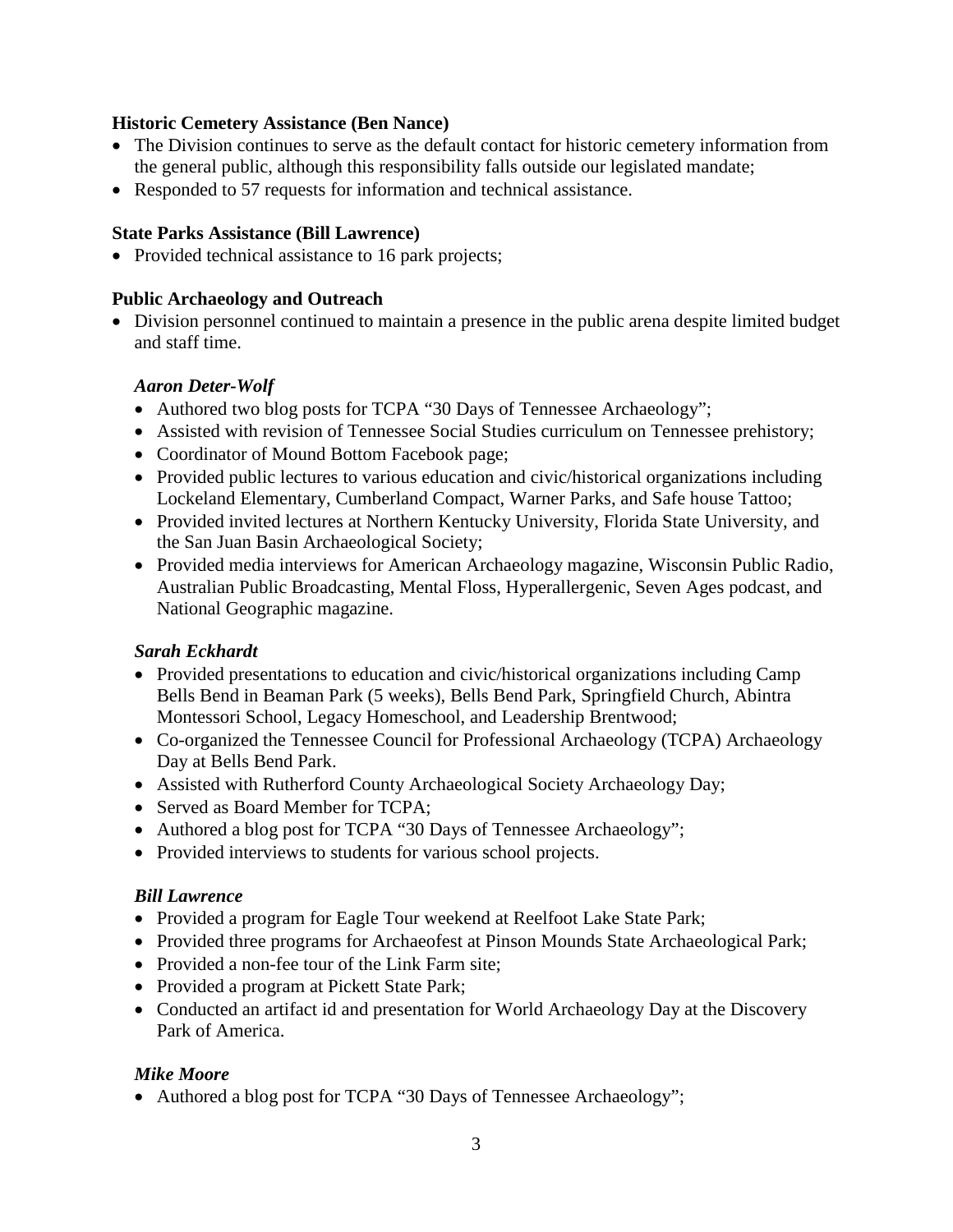- Presented lecture to MTSU Forensic Anthropology Class;
- Presented lecture to ETSU CRM Anthropology Class;
- Provided a presentation to the Daughters of the American Revolution;
- Continued to co-organize the Current Research in Tennessee Archaeology (CRITA) event;
- Continued to provide technical assistance to the Friends of Aaittifama for Metro Nashville Aaittifama Archaeological Park;

## *Ben Nance*

- Served on Board of Advisors for Save the Franklin Battlefield:
- Served on Board of Advisors for Tennessee Civil War Heritage Area;
- Provided a presentation to Daughters of the American Revolution;

### *Satin Platt*

- Co-authored a blog post for TCPA "30 Days of Tennessee Archaeology";
- Provided a presentation at Tennessee Women in Science, Technology, and Research event;
- Provided a presentation at Tusculum Elementary School;
- Volunteer at TCPA Archaeology Day at Bell's Bend.

# *Paige Silcox*

- Prepared SAA Public Education Award nomination form for TCPA Archaeology Day;
- Co-organized the TCPA Archaeology Day at Bell's Bend;
- Co-authored two blog posts for TCPA "30 Days of Tennessee Archaeology";
- TCPA Board member, Events Committee member, and Facebook page administrator
- Provided a presentation at Tennessee Women in Science, Technology, and Research event;
- Provided presentations at two elementary school Career Days.

# **Division Personnel Research and Publication**

### *Dan Brock*

• research and assessment of the CCC camp at Montgomery Bell State Park.

# *Aaron Deter-Wolf*

- co-presented paper titled *"Archaic Tattooing and Bundle Keeping in Tennessee, ca. 1600 BC"* in the symposium In the Service of a Greater Good: Broader Applications of Zooarchaeology in the Era of Interdisciplinary Research at the  $83<sup>rd</sup>$  Annual Meeting of the Society for American Archaeology in Washington, DC;
- co-presented paper titled *"Shell Heaps as Indicators of Resource Management"* in the symposium In the Service of a Greater Good: Broader Applications of Zooarchaeology in the Era of Interdisciplinary Research at the 83<sup>rd</sup> Annual Meeting, of the Society for American Archaeology in Washington, DC;
- technical assistance included Travellers Rest, Rosenwald Schools, Bells Bend, Headwaters WMA, and various landowner site reports;
- edited a revised version of the 1992 TDOA Brandywine Pointe report, electronically published on the Division webpage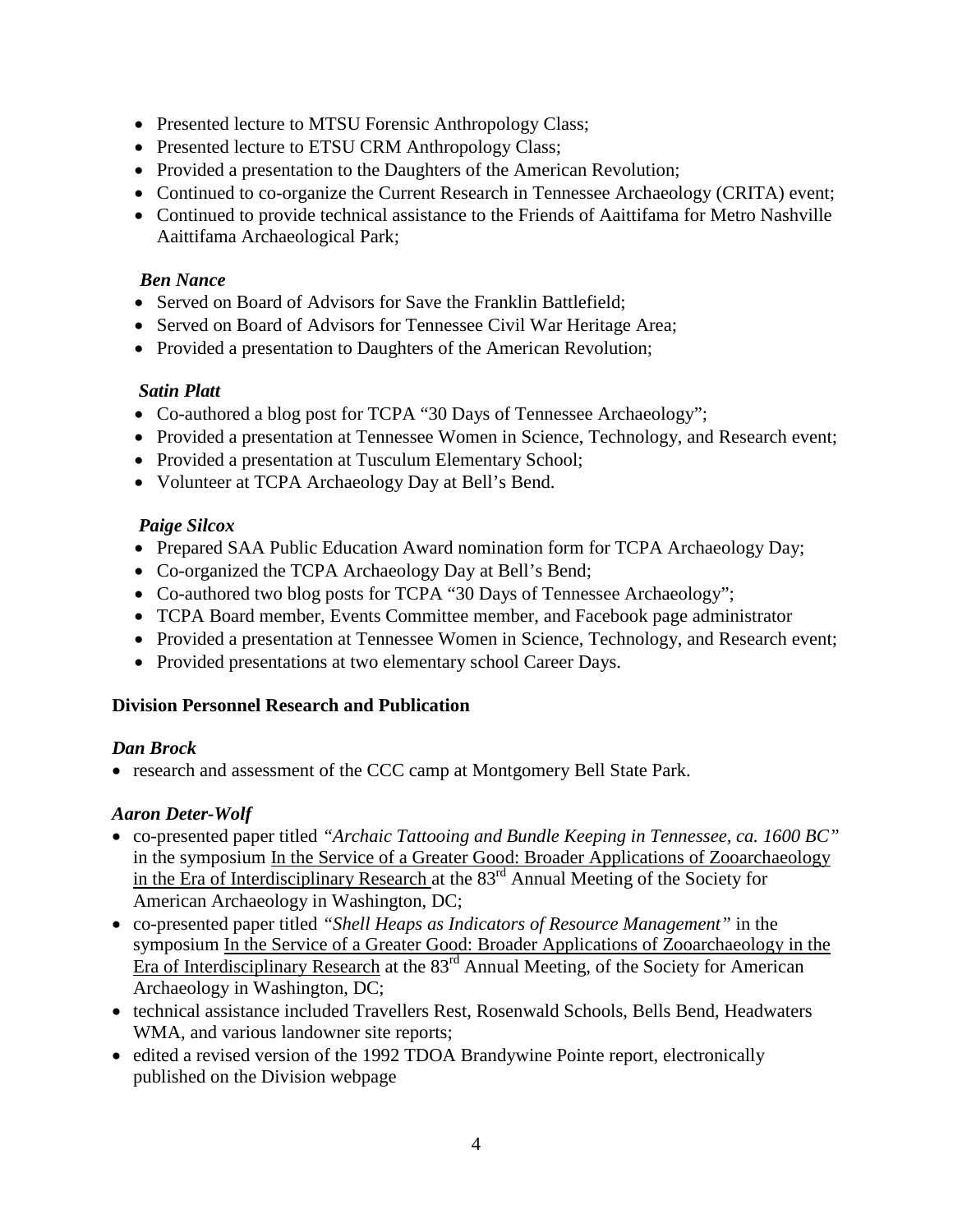[https://www.tn.gov/content/dam/tn/environment/archaeology/documents/reportofinvestigation](https://www.tn.gov/content/dam/tn/environment/archaeology/documents/reportofinvestigations/arch_roi9_Brandywine_2018.pdf) [s/arch\\_roi9\\_Brandywine\\_2018.pdf](https://www.tn.gov/content/dam/tn/environment/archaeology/documents/reportofinvestigations/arch_roi9_Brandywine_2018.pdf)

- co-initiated archaeological survey at Burgess Falls State Park;
- co-initiated Middle Cumberland Mississippian research project to update available information and explore palisades;
- co-authored an article titled *"Return to the Great Mound Group: 2016 Investigations at Mound Bottom State Archaeological Area"* in the electronic journal Tennessee Archaeology;
- co-edited book titled Baking, Bourbon, and Black Drink: Foodways Archaeology in the American Southeast, published by University of Alabama Press;
- co-editor of book titled The Cumberland River Archaic, in production with University of Florida Press;
- co-published journal article titled "Finding the Positive in the Negative: Archaeology and Data Collection in the Face of Natural Disasters" in Advances in Archaeological Practice;
- submitted a book chapter titled *"Tattoo Bundles as Archaeological Correlates for Ancient Body Ritual in Eastern North America"* for Shamans, Priests, Practice, Belief: Archaeological Examinations of Religion and Ritual in the Eastern Woodlands*,* edited by edited by Stephen B. Carmody and Casey R. Barrier. University of Alabama Press.

# *Sarah Eckhardt*

- co-initiated archaeological survey at Burgess Falls State Park;
- co-organized video interviews with former Division employees as part of  $50<sup>th</sup> TDOA$ anniversary project, six interviews conducted to date;
- continued work with Ben Nance on the Rosenwald Schools Survey project;
- co-presented Rosenwald School poster to the 2018 Society of Historical Archaeology conference in New Orleans, Louisiana;
- co-presented Rosenwald School poster to 2018 CRITA event;
- technical assistance included Rosenwald Schools, Travellers Rest, Vanderbilt University students, Bells Bend, various landowner site reports, cemetery near Beech Grove;
- co-initiated Middle Cumberland Mississippian research project to update available information and explore palisades;
- co-authored an article titled *"The Copper Creek Site (40SU317): A Multicomponent Mortuary Site in Goodlettsville, TN"* in the electronic journal Tennessee Archaeology;
- co-authored an article titled *"Return to the Great Mound Group: 2016 Investigations at Mound Bottom State Archaeological Area"* in the electronic journal Tennessee Archaeology;

# *Bill Lawrence*

- presentation on tree removal at Pinson for the 2018 CRITA event;
- completed NAGPRA inventory of mortuary objects from Pinson Mounds excavations;
- completed Donaldson Collection loan inventory and agreement for Reelfoot Lake exhibit.

### *Mike Moore*

- co-authored an article titled *"A Preliminary Assessment of Mississippian Settlement in the Little Harpeth River Watershed"* in the electronic journal Tennessee Archaeology;
- co-authored an article titled *"Middle Cumberland Mississippian Archaeology: Past, Present, and Future Directions"* in the electronic journal Tennessee Archaeology;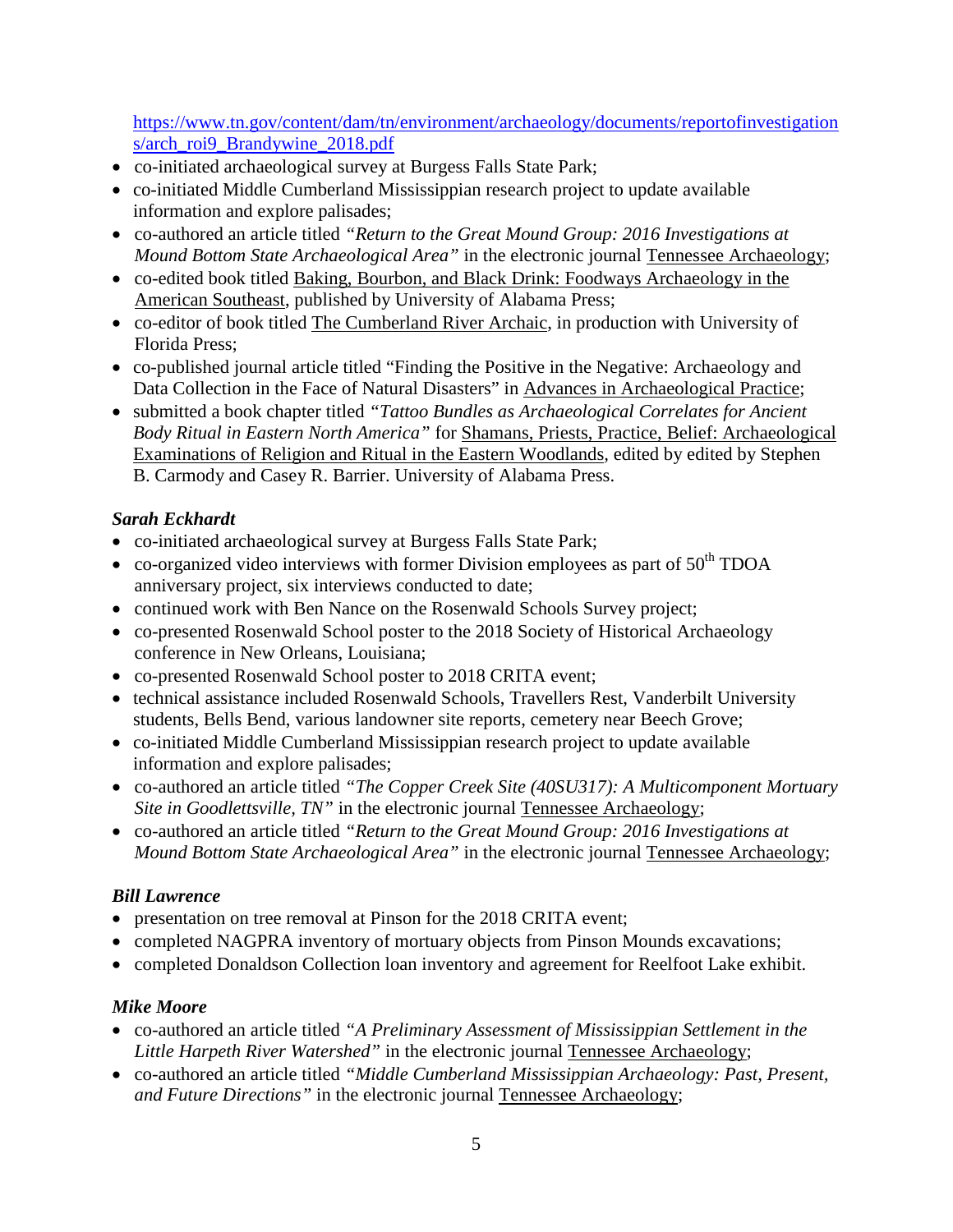- continued research on crystal artifacts in the Middle Cumberland Region;
- continued research on Middle Cumberland Mississippian sites;
- continued as co-editorial coordinator of the electronic journal Tennessee Archaeology;

## *Ben Nance*

- continued final report preparation for the Rosenwald School Survey project;
- technical assistance/investigations at Charles Howell Descendants Park, Carter House State Historic Site, Cragfont, Fort Southwest Point, Parkers Crossroads, Rippavilla, Franklin Battlefield, Hawthorn Hill State Historic Site, Wynnewood State Historic Site, Rock Castle, Tipton-Haynes, and Marble Springs;
- co-presented Rosenwald School poster to 2018 CRITA event;
- co-presented poster on Rosenwald Schools project at the Society for Historical Archaeology annual meeting in New Orleans, Louisiana.

# *Satin Platt*

• co-presented paper on TDOA Site Files for the 2018 Current Research in Tennessee Archaeology event.

# *Paige Silcox*

- co-presented paper on TDOA Site Files for the 2018 Current Research in Tennessee Archaeology event.
- co-organized video interviews with former Division employees as part of  $50<sup>th</sup> TDOA$ anniversary project, six interviews conducted to date;

# **DIVISION PROJECTS**

### *Mound Bottom Remote Sensing Project*

- Under a THC grant to the Division, Dr. Tim de Smet (Binghamton University) led a remote sensing investigation between May 12-27 assisted by Division and Harpeth River State Park staff;
- A variety of aerial and near-surface non-invasive archaeo-geophysical techniques were employed;
- Unmanned aerial vehicles (UAVs) collected multispectral and thermal infrared data across the site core in an effort to identify below-ground prehistoric features;
- Near-surface applied geophysical techniques included electromagnetic-induction (EMI), electrical resistivity, and ground-penetrating radar (GPR). These techniques were focused on the slopes and summit of Mound A, the residential area west of Mound A, and the area surrounding Mounds L, F, and E;
- Preliminary findings include:
	- GPR data suggest that Mound L, visible today as a low, circular rise, may have originally been a four-sided platform mound;
	- Combined data indicate the presence of a large  $(50 \text{ m})$  circular grouping of features in the central plaza in the vicinity of Mound L. These features, which are reminiscent of a large structure or "wood-henge," are offset south of Mound L, and likely pre-date mound construction;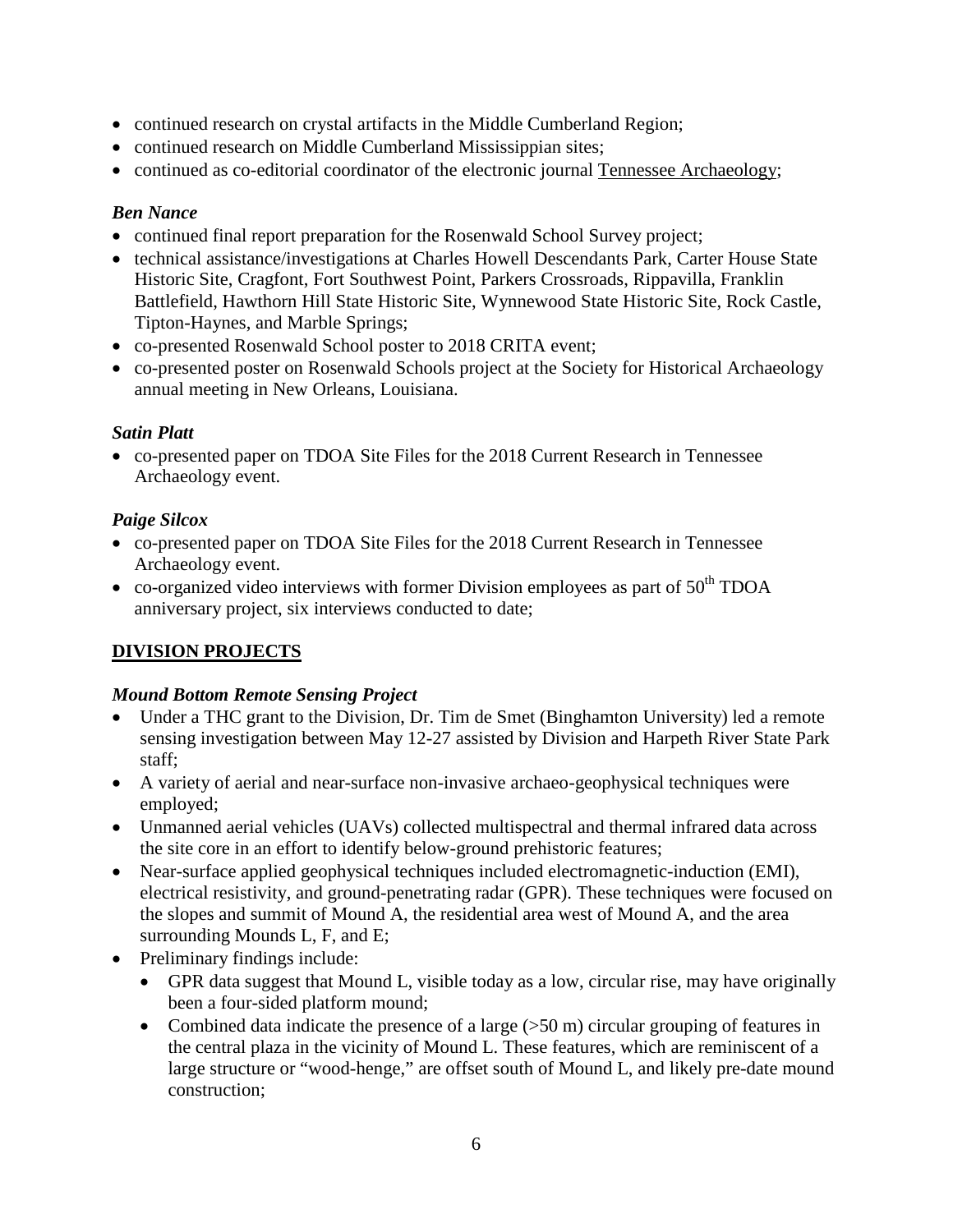- GPR returns from the summit of Mound A revealed the presence of a possible intact structure floor measuring around 12x24 m, set in the northwest corner of the summit. This structure appears to be approximately 1-m below modern ground surface, and is associated with an early mound stage. Its positioning also reiterates that the summit of Mound A likely held multiple structures;
- Initial GPR returns appear to show intact stair construction from an early mound stage on the eastern face of Mound A;
- Data gathered will be used to update the existing National Register of Historic Places form for Mound Bottom.

# *Rosenwald School Survey and Testing Project*

- starting around 1917, Julius Rosenwald, President of Sears and Roebuck, initiated a grant program to help fund school building construction to benefit rural African-American children. This grant program continued until 1932;
- Substantial progress was made toward completion of a comprehensive Rosenwald Schools volume based on the previous TDOA surveys funded by Tennessee Historical Commission grants. This volume will be published as a TDOA Research Series report;
- Testing of two sites was conducted under a THC grant.
	- The still-standing Lee Buchner School in Williamson County yielded some schoolrelated artifacts (desk parts), but mostly artifacts related to use of the structure as a house.
	- The Christiana School in Rutherford County is no longer standing as it was torn down and replaced with another structure in the 1940s. The testing did yield a number of desk parts.

# *Report of Burial Disturbance at Prehistoric Site 40DV13*

- In March, the Division was notified of heavy machinery digging along the bank of the Cumberland downstream from downtown Nashville;
- Since private property, Division personnel attempted to visit the location with Metro police but were denied access by the landowner (May family);
- Frustrating as digging continued for months, legal under current state law with permission of the landowner, even if known archaeological site;
- Burials known for the site but no actual proof they have been illegally removed.

# **NAGPRA**

### *Ft. Loudoun, 40MR1*

- The Eastern Band of Cherokee Indians (EBCI) initiated an inquiry regarding Ft. Loudoun in 2012. The EBCI claimed the skeletal remains and associated burial objects from this site in January 2018. Substantial progress has been made on this case;
- The Division holds the partial remains of two individuals, one discovered in the 1950s (Burial 1) and the second (Burial 2) removed during the 1970s. The majority of Burial 2 was returned to the University of Tennessee McClung Museum many years ago and subsequently reburied at Sequoia Museum with other Cherokee remains. The Burial 2 box in our possession contains dirt matrix and partial long bones;
- Personal adornments with Burial 2 have been on display at Ft. Loudoun State Park. The Director consulted with the EBCI in July 2018 to ask if they would allow the park to retain